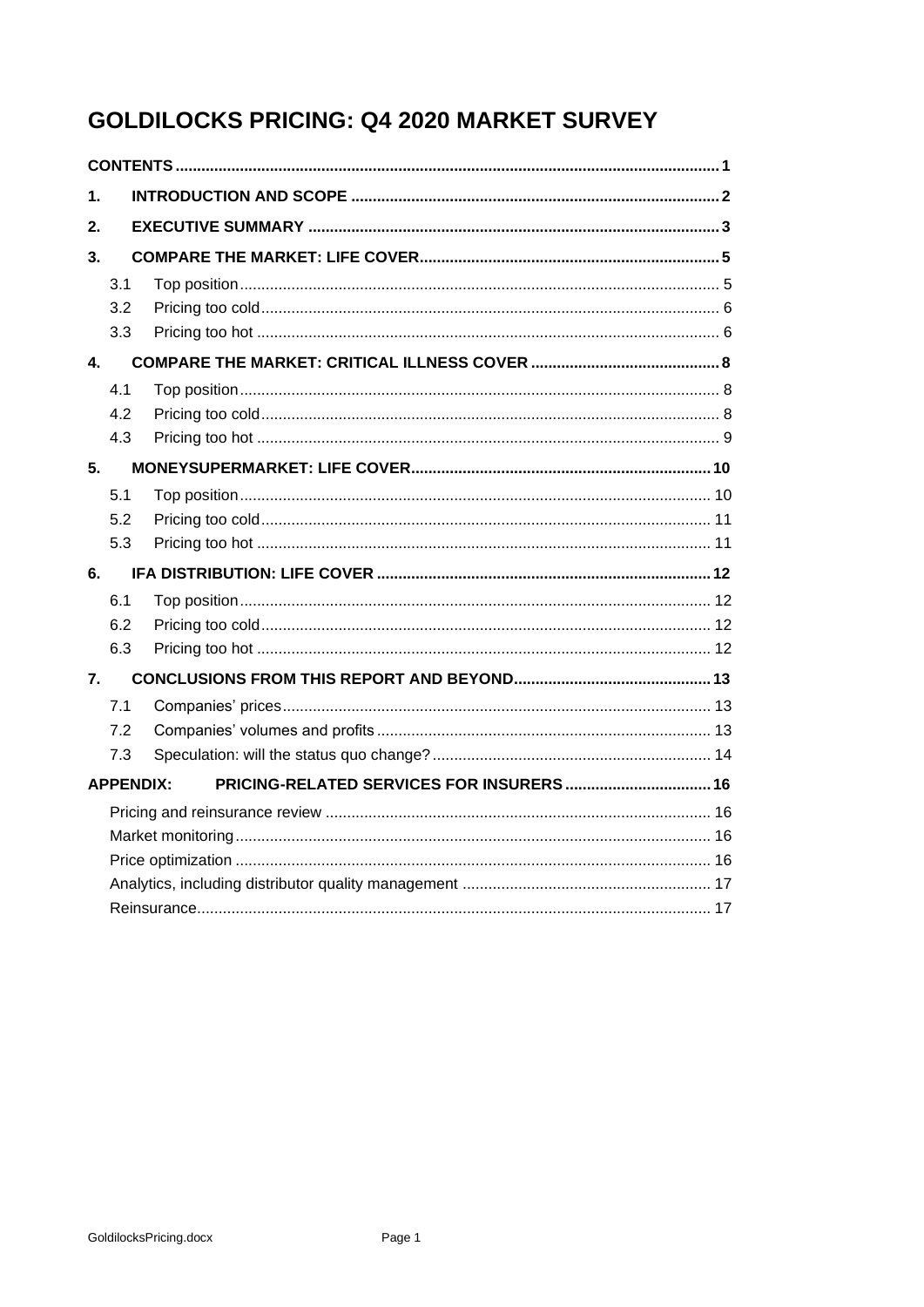# <span id="page-1-0"></span>**1. INTRODUCTION AND SCOPE**

This report investigates market prices for guaranteed rate individual protection business, based on based on a total of c900 single life quotes from the aggregator and IFA channels.

The scope is:

- 1. **Life cover in the aggregator market.** This is the primary focus. We examine CompareTheMarket (CTM) and MoneySuperMarket (MSM). Go Compare (GC, recently sold) and Confused (CF) are out of scope, save for a brief comment on participating insurers in Section 2.
- 2. **Critical Illness Cover (CIC) in the aggregator market.** We restrict to CTM.
- 3. **Life cover in the IFA market.** Abbreviated treatment (there is a separate report).

For each of 1-3 above we ask three related questions:

- 1. **Who's top?** We find the companies quoting the cheapest price, splitting the results by distribution channel, product (level and decreasing term) and smoker status.
- 2. **Who's too cold?** Some companies are rarely top. Are they "there or thereabouts" or are they consistently off the pace? How often do they occupy a top 3 position?
- 3. **Who's too hot?** To what extent do top position companies undercut their lower ranked peers? We show that some companies are consistently "too hot" – they leave significant money on the table.<sup>1</sup>

#### **Getting pricing "just right"**

From a report entitled "Goldilocks pricing" you might expect some coverage of pricing being "just right". Beyond product and process, market leadership in the individual protection market has always been associated with competitive pricing. [Here's how L&G have got it right on price and much more.](https://www.youtube.com/watch?v=vnzwk1eYHIg)

I too spend significant time on various forms of price optimization – see the Appendix.

**An abbreviation.** The pricing of three companies – Beagle Street, Budget Life and Virgin Money – plays a central role in this report. We abbreviate these companies to BGL3, as the overall pricing is carried out by Beagle Street, part of the BGL group; Budget is a brand in the BGL group.

Andrew Howe

December 2020

 $1$  The investigation of the importance of product, brand and service – especially medical underwriting – is not part of this report. This can, however, be investigated and brief reference is made to this in the About Transformaction Appendix.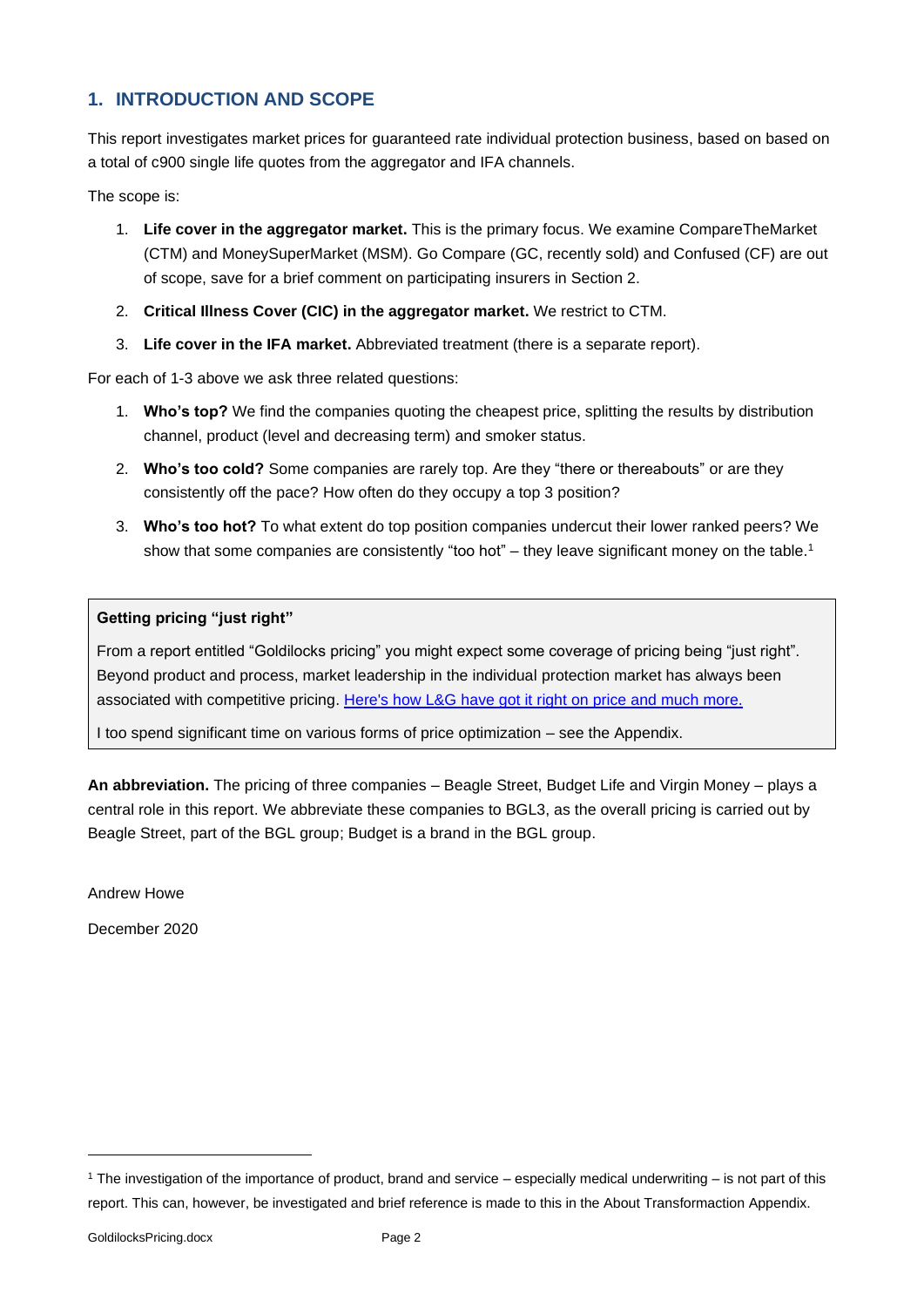# <span id="page-2-0"></span>**2. EXECUTIVE SUMMARY**

The following table shows:

- **Participation by channel and product.** Black shading indicates non-participants.
- The cheapest players. Defined by the 1<sup>st</sup>, 2<sup>nd</sup> and 3<sup>rd</sup> biggest shares of top places.
- **"Cold" pricing.** Defined as having less than a 5% share of top positions.

#### **Companies' shares of top position – life cover unless stated**

| Company                          | <b>CTM</b>       | CTM (CIC)      | <b>MSM</b> | <b>IFA</b> |
|----------------------------------|------------------|----------------|------------|------------|
| Aegon                            | 6%               |                | 2%         | 0%         |
| <b>AIG</b>                       | 7%               | 0%             | 2%         | 5%         |
| Aviva                            | 10%              | 4%             |            | 16%        |
| Beagle Street (*)                | 3%               | 9%             | 0%         |            |
| Budget Life (*)                  | 31%              | 14%            | 51%        |            |
| Canada Life                      |                  |                | 3%         | $0\%$      |
| Churchill                        |                  |                | 1%         |            |
| Guardian                         |                  |                |            | 0%         |
| <b>HSBC</b>                      |                  |                | 12%        | 29%        |
| L&G                              | 21%              | 8%             |            | 41%        |
| $LV =$                           |                  |                | 2%         | 4%         |
| Post Office                      |                  |                | 0%         |            |
| Royal London                     |                  |                | 0%         | 0%         |
| <b>Scottish Widows</b>           |                  |                | 3%         | 2%         |
| Virgin Money (*)                 | 16%              | 26%            | 22%        |            |
| Vitality                         | 5%               |                |            | 2%         |
| Zurich                           | 1%               | 39%            | 0%         | 2%         |
| Participating Insurers (11/2020) | $\boldsymbol{9}$ | $\overline{7}$ | 13         | 12         |

A few things surprised me here:

- AIG seems relatively uncompetitive, despite being a big IFA market player.
- The position of Royal London (ditto) is even more surprising.
- Aviva's non-competitiveness (and Vitality's non-show) for CTM CIC.

#### Better known are that:

- The BGL3 dominate in the aggregator channels: just add Budget and Virgin's 1<sup>st</sup> positions.
- Aegon, Canada Life, Guardian, LV=, Vitality and Zurich do not have price-competitive life cover in the IFA market, and this carries over into the aggregators.
- Zurich is particularly price competitive on CIC.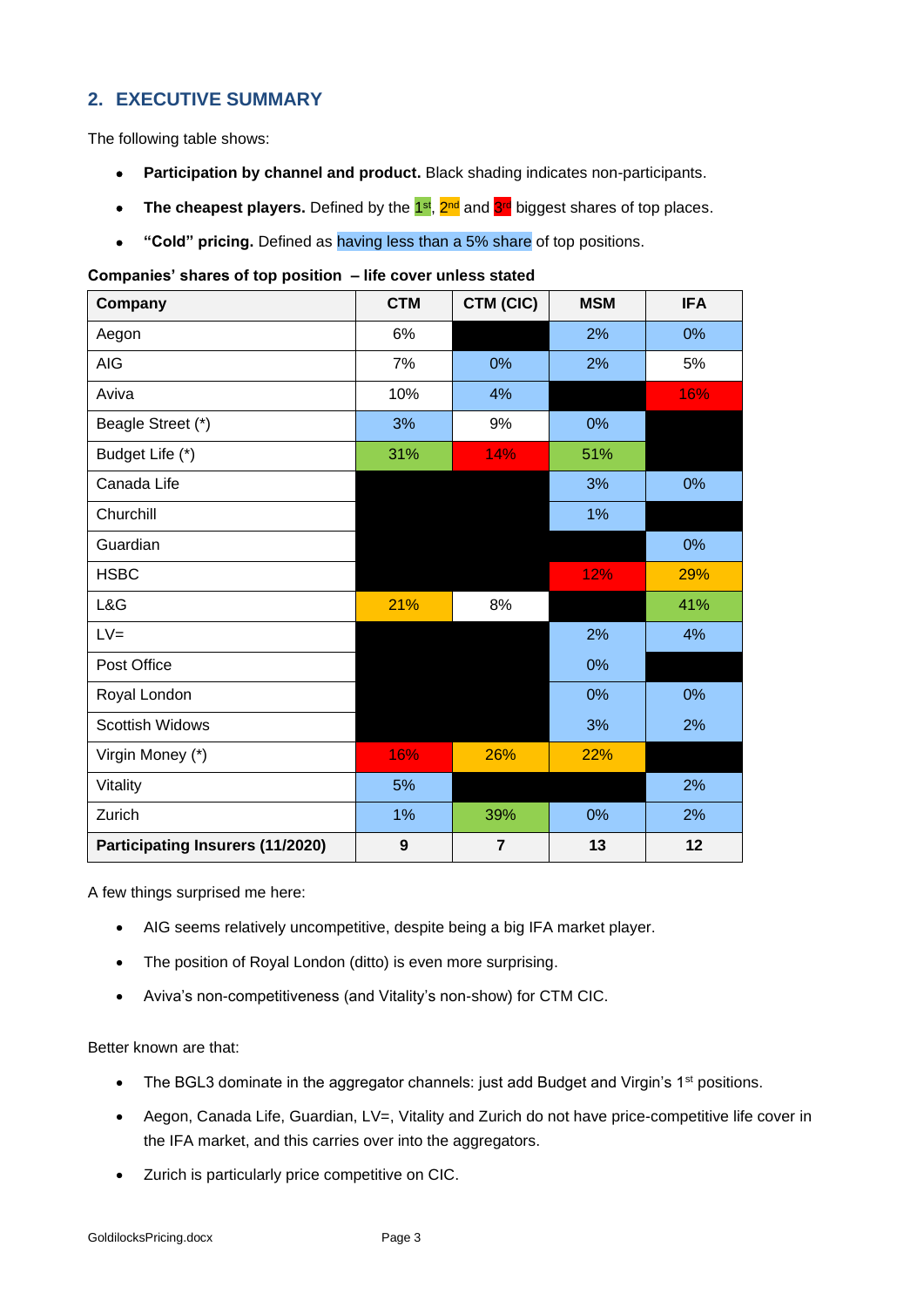The dominance of the BGL3 in the aggregator channels is summarised by the following table. In its chosen channels the total BGL3 share of top places matches (CTM) or exceeds (MSM) the top places of all its competitors combined. For comparison, the proportion of top places taken by the cheapest non-BGL3 company is shown. In the IFA life market L&G has a share of top positions of just over 40%. It does not participate on MSM. On CTM it quotes in less than 50% of cases.

|                  | <b>CTM Life</b> | <b>CTM CIC</b> | <b>MSM Life</b>   |
|------------------|-----------------|----------------|-------------------|
| Highest Non-BGL3 | L&G (21%)       | Zurich (39%)   | <b>HSBC (12%)</b> |
| Non-BGL3         | 50%             | 51%            | 27%               |
| BGL <sub>3</sub> | 50%             | 49%            | 73%               |
| Beagle           | 3%              | 9%             | 0%                |
| <b>Budget</b>    | 31%             | 14%            | 51%               |
| Virgin           | 16%             | 26%            | 22%               |

| Proportion of top places taken by each company |  |  |
|------------------------------------------------|--|--|
|                                                |  |  |

The BGL3 do not play in the main part of the IFA market, where the insurers taking the highest proportion of top places are L&G (41%), HSBC (29%) and Aviva (16%).

While we have already suggested that some companies are struggling to compete on price, having a share of top positions of 50%+ might suggest some danger of over-heating – pricing being "too hot".

This report examines the concept further by looking at the ratio of  $1<sup>st</sup>$  to  $2<sup>nd</sup>$  position. Where top position is taken by one of the BGL3, the comparison is to the cheapest non-BGL3 provider.

| Ratio of 1 <sup>st</sup> to 2 <sup>nd</sup> place |  |  |  |
|---------------------------------------------------|--|--|--|
|---------------------------------------------------|--|--|--|

|               | <b>CTM Life</b> | <b>CTM CIC</b> | <b>MSM Life</b> |
|---------------|-----------------|----------------|-----------------|
| Non-BGL3      | 96%             | 96%            | 97%             |
| <b>BGL3</b>   | 88%             | 92%            | 88%             |
| Beagle        | 94%             | 92%            | 100%            |
| <b>Budget</b> | 92%             | 97%            | 91%             |
| Virgin        | 80%             | 90%            | 80%             |

Non-BGL3 taking top place undercut second place by 3%-4% on average. This applies for the IFA market and for (the investigated parts of) both life and CIC on aggregator portals.

The average BGL3 undercutting is double this in the CIC market and 3-4 times for life cover. Where Virgin is cheapest it undercuts by 20% rather than the non-BGL3 average of 3%-4%.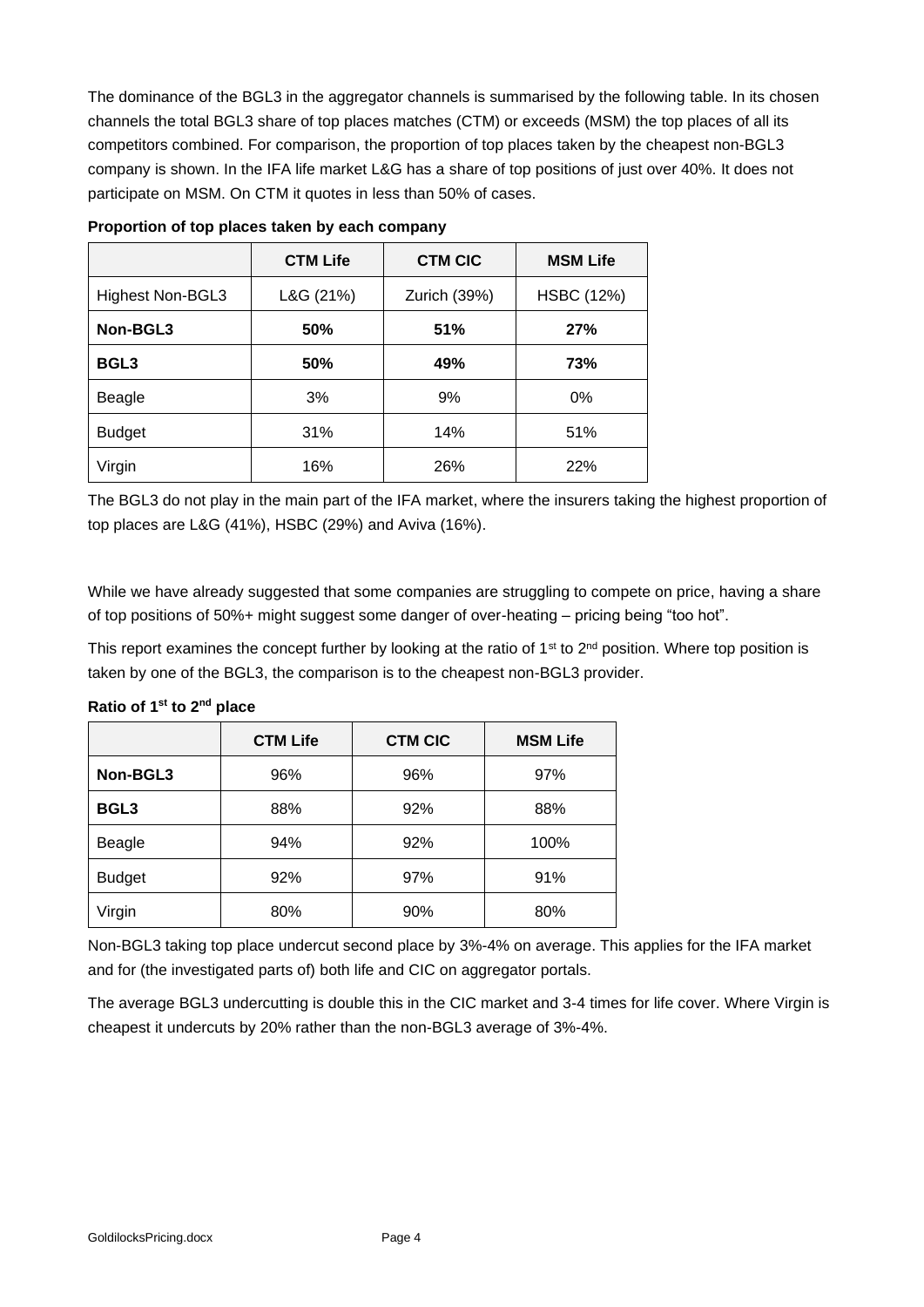# <span id="page-4-0"></span>**3. COMPARE THE MARKET: LIFE COVER**

# <span id="page-4-1"></span>**3.1 Top position**

| DisplayPercent01     | $\mathbf{1}$                        | # companies                   |                            |                                     |                                   |                             |                             |                      |
|----------------------|-------------------------------------|-------------------------------|----------------------------|-------------------------------------|-----------------------------------|-----------------------------|-----------------------------|----------------------|
| <b>CTM</b>           | L                                   | 9                             |                            |                                     |                                   |                             |                             |                      |
| QuoteCount           |                                     | QuoteCount -->                | 280                        | 70                                  | 70                                | 70                          | 70                          |                      |
|                      |                                     | Top $3$ share $\rightarrow$   | 68%                        | 71%                                 | 61%                               | 90%                         | 84%                         | 92%                  |
|                      |                                     | BGL3 share -->                | 50%                        | 53%                                 | 16%                               | 81%                         | 49%                         |                      |
|                      |                                     |                               | ∗                          | <b>LTA</b>                          | <b>LTA</b>                        | <b>DTA</b>                  | <b>DTA</b>                  | *                    |
|                      |                                     |                               | ∗                          | N                                   | s                                 | N                           | s                           | *                    |
| <b>Company</b>       | $\blacksquare$ Code<br>$\mathbf{v}$ | $\mathbf{r}$<br><b>Appear</b> | $\downarrow$<br><b>Top</b> | <b>LTAN</b><br>$\blacktriangledown$ | <b>LTAS</b><br>$\bar{\mathbf{v}}$ | <b>DTAN</b><br>$\mathbf{v}$ | <b>DTAS</b><br>$\mathbf{v}$ | 1to2<br>$\mathbf{r}$ |
| <b>Budget Life</b>   | <b>BU</b>                           | 259                           | 31%                        | 29%                                 | 4%                                | 51%                         | 39%                         | 92%                  |
| Legal & General      | LG                                  | 127                           | 21%                        | 24%                                 | 24%                               | 9%                          | 27%                         | 94%                  |
| <b>Virgin Money</b>  | <b>VM</b>                           | 260                           | 16%                        | 19%                                 | 9%                                | 30%                         | 9%                          | 80%                  |
| Aviva                | AV                                  | 278                           | 10%                        | 6%                                  | 13%                               | 3%                          | 19%                         | 97%                  |
| <b>AIG</b>           | <b>AI</b>                           | 280                           | 7%                         | 10%                                 | 9%                                | 4%                          | 6%                          | 98%                  |
| Aegon                | <b>AE</b>                           | 262                           | 6%                         | 3%                                  | 21%                               | 0%                          | 0%                          | 99%                  |
| <b>Vitality Life</b> | <b>VL</b>                           | 277                           | 5%                         | 3%                                  | 16%                               | 0%                          | 0%                          | 98%                  |
| <b>Beagle Street</b> | <b>BS</b>                           | 260                           | 3%                         | 6%                                  | 3%                                | 0%                          | 1%                          | 94%                  |
| Zurich               | <b>ZR</b>                           | 280                           | 1%                         | 1%                                  | 1%                                | 3%                          | 0%                          | 99%                  |

- **Non-smokers.** Budget Life, Legal & General or Virgin Money are cheapest for almost 70% of LTA cases and around 90% of DTA cases, with Budget and Virgin taking over 80% for DTA.
- **Smokers.** Legal & General (L&G), Aegon or Vitality are cheapest for around 60% of LTA cases while Budget Life, L&G or Aviva are cheapest for almost 85% of LTA cases.
- **Concentration.** There is a greater concentration of top places for non-smoker and DTA business. Budget and Virgin are particularly competitive, but struggle for LTA smoker.
- **Curiosities.** L&G returns quotes in less than half of cases. The third company in the BGL3 Beagle Street itself, takes only 3% of top positions overall.

It seems clear that L&G has chosen not to compete at some points. Where L&G does compete it almost always returns a top 3 position. Its results for LTA non-smoker are typical:



Here might be a good point to note that, reading between the lines a little, my assessment is that the most sophisticated pricing is carried out by L&G, Aviva and HSBC. Could that be a pointer for the future?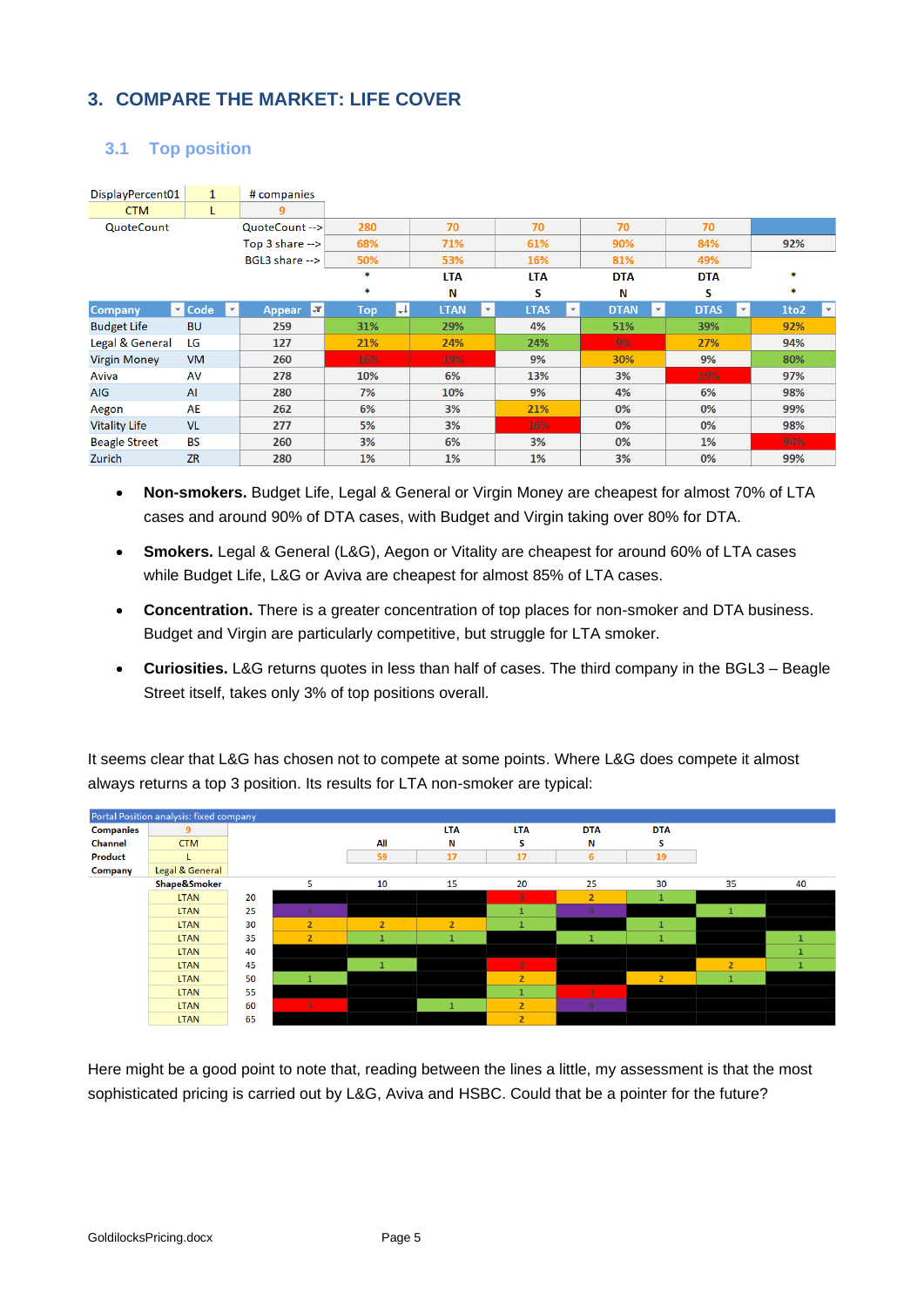### <span id="page-5-0"></span>**3.2 Pricing too cold**

We measure each company's share of top and top three positions. Note that:

- 1. **A company that never returns quotes will gets shares of 0%.** L&G returns quotes in less than 50% of cases, reducing its ranking.
- 2. **A company that is always top returns a 33% share of top 3 positions.** An alternative way of looking at things is to return the proportion of the company's quotes which result in top 3 positions.

| CTM : L                    | Appearances <b>T</b> | Top 1 | Top 3<br>$\overline{\phantom{a}}$ |  |
|----------------------------|----------------------|-------|-----------------------------------|--|
| Aegon                      | 262                  | 6%    | 7%                                |  |
| AIG                        | 280                  | 7%    | 9%                                |  |
| Aviva                      | 278                  | 10%   | 15%                               |  |
| <b>Beagle Street</b>       | 260                  | 3%    | 12%                               |  |
| <b>Budget Life</b>         | 259                  | 31%   | 20%                               |  |
| <b>Legal &amp; General</b> | 127                  | 21%   | 14%                               |  |
| <b>Virgin Money</b>        | 260                  | 16%   | 14%                               |  |
| <b>Vitality Life</b>       | 277                  | 5%    | 6%                                |  |
| Zurich                     | 280                  | 1%    | 3%                                |  |

Measured on both the top and top 3 metrics there are four companies which seem to be struggling to compete on price – they are "too cold". The top 3 column shows these companies as Zurich, Vitality, Aegon and AIG. Among the BGL3, Beagle Street is surprisingly uncompetitive.

### <span id="page-5-1"></span>**3.3 Pricing too hot**

We now focus on the ratios of price to nearest competitor, for each company placing top. Where one of the BGL3 is top we compare to the nearest non-BGL3 company.

|                      |                                                 |                                 | *        | ×                    | <b>LTA</b>                      | <b>LTA</b>                     | <b>DTA</b> | <b>DTA</b> |
|----------------------|-------------------------------------------------|---------------------------------|----------|----------------------|---------------------------------|--------------------------------|------------|------------|
|                      |                                                 |                                 | *        | *                    | N                               | S                              | N          | S          |
| <b>Company</b>       | $\blacksquare$ Code<br>$\overline{\phantom{a}}$ | $\overline{X}$<br><b>Appear</b> | W<br>Top | 1to2<br>$\mathbf{v}$ | <b>LTAN1to2</b> $\triangledown$ | <b>LTAS1to2</b> $\overline{z}$ | DTAN1to2   | DTAS1to2   |
| <b>Budget Life</b>   | <b>BU</b>                                       | 259                             | 31%      | 92%                  | 97%                             | 91%                            | 90%        | 92%        |
| Legal & General      | LG                                              | 127                             | 21%      | 94%                  | 97%                             | 93%                            | 97%        | 93%        |
| <b>Virgin Money</b>  | <b>VM</b>                                       | 260                             | 16%      | 80%                  | 84%                             | 89%                            | 75%        | 81%        |
| Aviva                | AV                                              | 278                             | 10%      | 97%                  | 97%                             | 98%                            | 99%        | 97%        |
| AIG                  | AI                                              | 280                             | 7%       | 98%                  | 98%                             | 99%                            | 95%        | 96%        |
| Aegon                | AE                                              | 262                             | 6%       | 99%                  | 100%                            | 99%                            |            |            |
| <b>Vitality Life</b> | <b>VL</b>                                       | 277                             | 5%       | 98%                  | 99%                             | 97%                            |            |            |
| <b>Beagle Street</b> | <b>BS</b>                                       | 260                             | 3%       | 94%                  | 95%                             | 93%                            |            | 92%        |
| Zurich               | <b>ZR</b>                                       | 280                             | 1%       | 99%                  | 99%                             | 100%                           | 99%        |            |

We interpret the numbers in the table above as follows:

- **The most competitive companies, measured by top positions, undercut by most.** Perhaps this is unsurprising, but it is not inevitable.
- **The BGL3 are the companies which undercut by most.** Beagle Street undercuts by an average of 6%, Budget by an average of 8% and Virgin by an average of 20% (25% for DTA non-smoker).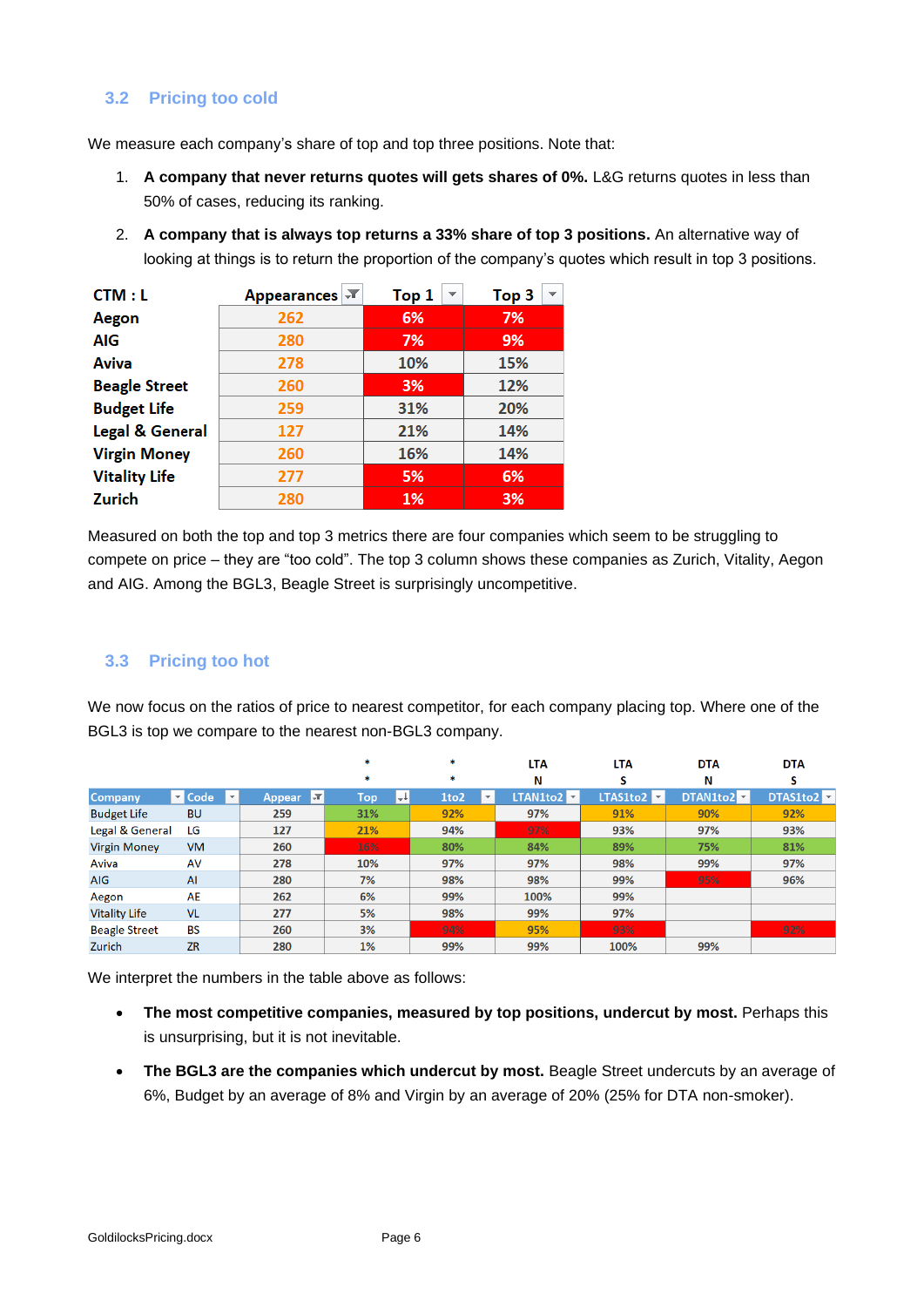Looking at individual quotes, the minimum  $1<sup>st</sup>$  to  $2<sup>nd</sup>$  ratio was 37%:

| <b>Position</b> | Company              | <b>Monthly Premium</b> |
|-----------------|----------------------|------------------------|
|                 | Virgin Money         | 1.60                   |
| 2               | <b>Beagle Street</b> | 2.97                   |
| 3               | <b>Budget Life</b>   | 3.27                   |
|                 | AIG                  | 4.37                   |

**DTA non-smoker, age 20 next, term 5, sum assured of 140,000**

The BGL3 are competing among themselves, with the 37% ratio being 1.60/4.37.

#### **What to make of the above? A personal view.**

Of the 50 lowest ratios, L&G takes 4, Budget takes 17 and Virgin takes 29, including the 16 lowest. One could argue that the combination of sum assured, age and term at these lowest ratios make up a small proportion of the total market, but I can think of no justification for such significant undercutting; it is not rational even with a super reinsurance deal or high profits. My suspicion is that undercutting leads to substandard profitability both at the BGL3 level and for all insurers. Most other insurers have the IFA market to gain alternative exposure, greater volumes and – potentially – higher profitability.

The most significant undercutting is at low premiums, especially those which would be below many companies' minimum premium. The BLG3 seemingly have no minimum premium.

| <b>Minimum premium</b> | <b>Companies</b>        | <b>Comment</b>                          |
|------------------------|-------------------------|-----------------------------------------|
| None                   | BGL3 and AIG            | Minimum sum assured on portal           |
| 3.99                   | L&G                     | Response to market? 6.00 in IFA market. |
| 5.00                   | Aegon, Aviva and Zurich | Historically a standard minimum premium |
| 8.01                   | Vitality                | Odd.                                    |

Where Budget Life is top and the second place premium is more than £10 per month Budget undercuts by an average of 7%, nearly twice as much as its non-BGL peers. As the premium increases Budget's undercutting even increases slightly: it is 8% for monthly premiums of more than £30. For such premiums Budget has the highest seven undercuts, undercutting by between £3 and £5 per month.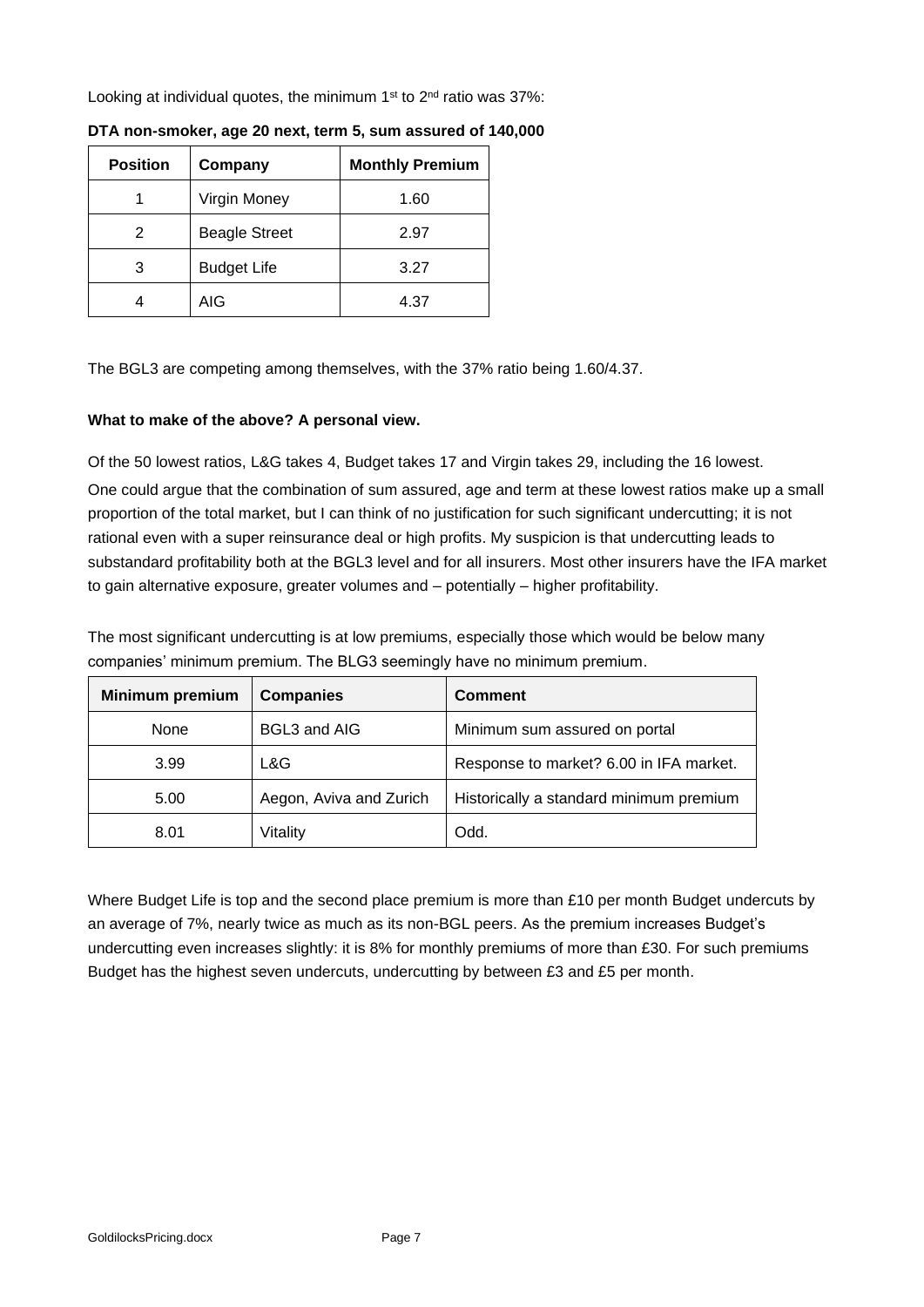# <span id="page-7-0"></span>**4. COMPARE THE MARKET: CRITICAL ILLNESS COVER**

# <span id="page-7-1"></span>**4.1 Top position**

| DisplayPercent01     | $\mathbf{1}$                        | # companies                     |                            |                                        |                                        |                                         |                                        |                                  |
|----------------------|-------------------------------------|---------------------------------|----------------------------|----------------------------------------|----------------------------------------|-----------------------------------------|----------------------------------------|----------------------------------|
| <b>CTM</b>           | C                                   |                                 |                            |                                        |                                        |                                         |                                        |                                  |
| QuoteCount           |                                     | QuoteCount -->                  | 236                        | 59                                     | 59                                     | 59                                      | 59                                     |                                  |
|                      |                                     | Top 3 share $\rightarrow$       | 79%                        | 83%                                    | 88%                                    | 86%                                     | 68%                                    | 94%                              |
|                      |                                     | BGL3 share -->                  | 50%                        | 39%                                    | 37%                                    | 63%                                     | 59%                                    |                                  |
|                      |                                     |                                 | $\ast$                     | <b>LTA</b>                             | <b>LTA</b>                             | <b>DTA</b>                              | <b>DTA</b>                             | 宋                                |
|                      |                                     |                                 | *                          | Ν                                      | s                                      | Ν                                       | s                                      | *                                |
| <b>Company</b>       | $\blacksquare$ Code<br>$\mathbf{v}$ | $\overline{X}$<br><b>Appear</b> | $\downarrow$<br><b>Top</b> | <b>LTAN</b><br>$\overline{\mathbf{v}}$ | <b>LTAS</b><br>$\overline{\mathbf{v}}$ | <b>DTAN</b><br>$\overline{\phantom{0}}$ | <b>DTAS</b><br>$\overline{\mathbf{v}}$ | 1to <sub>2</sub><br>$\mathbf{v}$ |
| Zurich               | <b>ZR</b>                           | 233                             | 39%                        | 53%                                    | 47%                                    | 32%                                     | 22%                                    | 96%                              |
| <b>Virgin Money</b>  | <b>VM</b>                           | 236                             | 26%                        | 20%                                    | 32%                                    | 25%                                     | 27%                                    | 90%                              |
| <b>Budget Life</b>   | <b>BU</b>                           | 232                             | 14%                        | 8%                                     | 0%                                     | 29%                                     | 19%                                    | 97%                              |
| <b>Beagle Street</b> | <b>BS</b>                           | 236                             | 9%                         | 10%                                    | 5%                                     | 8%                                      | 14%                                    | 92%                              |
| Legal & General      | LG                                  | 99                              | 8%                         | 7%                                     | 7%                                     | 5%                                      | 12%                                    | 98%                              |
| Aviva                | AV                                  | 234                             | 4%                         | 2%                                     | 8%                                     | $0\%$                                   | 7%                                     | 97%                              |
| <b>AIG</b>           | AI                                  | 231                             | 0%                         | 0%                                     | 0%                                     | 0%                                      | 0%                                     |                                  |

Seven companies return quotes, but L&G returns quotes in less than half of cases.

- **Non-smokers.** Zurich dominates LTA business, taking more than 50% of top positions, with BGL companies taking almost 40%. For DTA business Budget Life effectively takes some of Zurich share.
- **Smokers.** For LTA Zurich again dominates, taking over 45% of top places. BGL companies broadly keep their share (although the mix changes), leaving only 15% of top places for Aviva and L&G. For DTA business the BGL3 overtake Zurich, with more than a 50% share.
- **Concentration.** While of the seven insurers who return quotes, AIG, Aviva and L&G are arguably the current heavyweights, at least in the IFA market and the Swiss Re TermWatch reports. Here, however, they struggle to make an impact on top positions, taking only about 12% overall.
- **Curiosities.** L&G again declines to quote in over 50% of cases. Vitality famous for its CIC appears for life cover but not CIC. Zurich is much more competitive for CIC business than life business (this also applies to its IFA market position). Both could be due to (lack of) external reinsurance. Finally, Budget Life is significantly more competitive for DTA than for LTA.

## <span id="page-7-2"></span>**4.2 Pricing too cold**

Only seven companies compete in this market and the position is more mixed than for life cover. In terms of top positions three companies – Zurich, Virgin Money and Budget Life – take a c80% share.

| CTM: C                     | Appearances | Top 1<br>$\overline{\phantom{a}}$ | Top 3<br>▼ |
|----------------------------|-------------|-----------------------------------|------------|
| AIG                        | 231         | 0%                                | 0%         |
| Aviva                      | 234         | 4%                                | 19%        |
| <b>Beagle Street</b>       | 236         | 9%                                | 14%        |
| <b>Budget Life</b>         | 232         | 14%                               | 16%        |
| <b>Legal &amp; General</b> | 99          | 8%                                | 7%         |
| <b>Virgin Money</b>        | 236         | 26%                               | 27%        |
| Zurich                     | 233         | 39%                               | 18%        |

In terms of top 3 placings the companies pricing cold are AIG and Legal & General. These are surprises.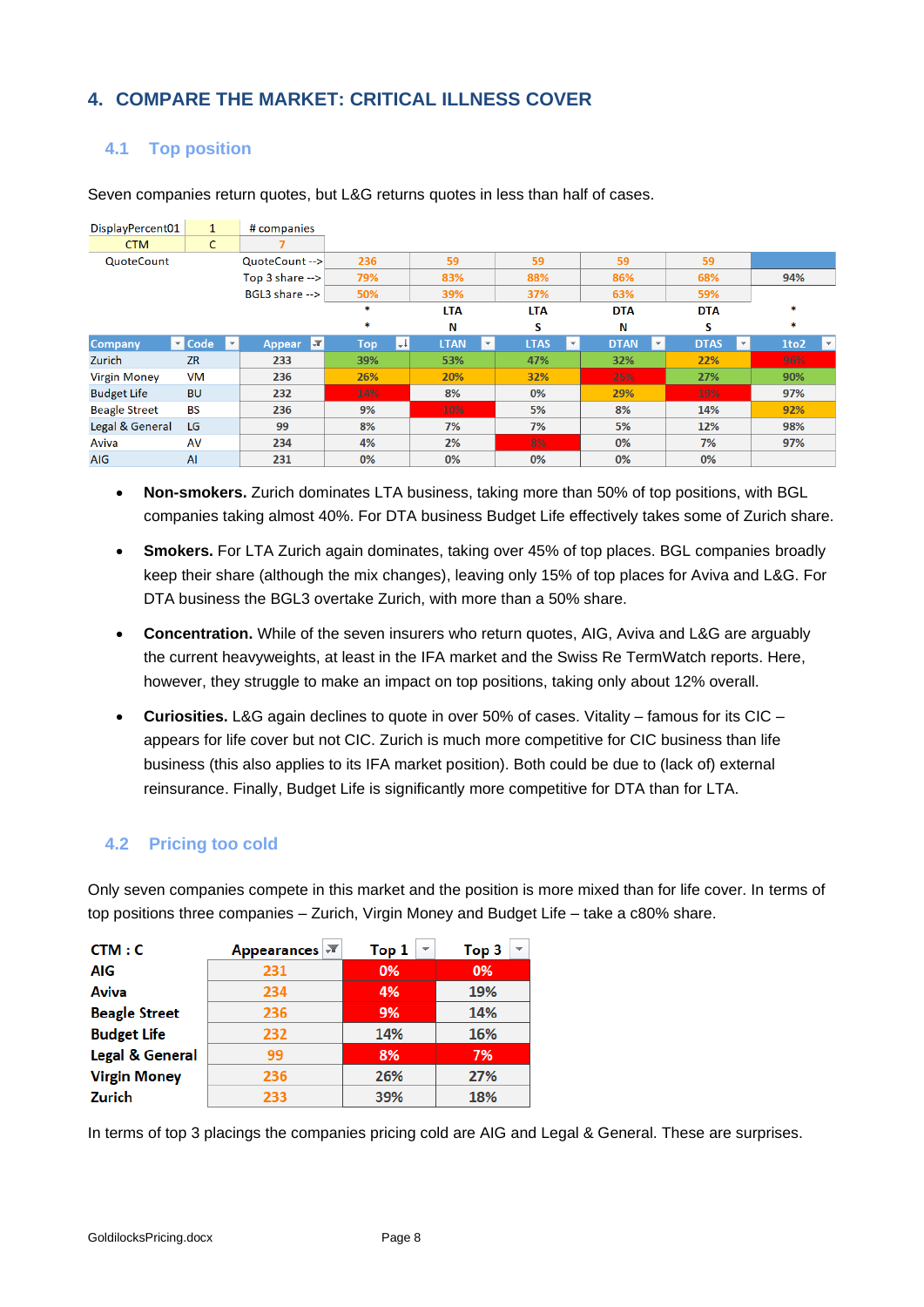## <span id="page-8-0"></span>**4.3 Pricing too hot**

We again examine the ratios of price to nearest competitor, for each company placing top. Where one of the BGL3 is top we compare to the nearest non-BGL3 company. The table in the executive summary shows that the BGL3 often undercut less for CIC than for life cover. The exception is Beagle Street itself

|                      |                                                 |                                 | *          | ×                                | <b>LTA</b>        | LTA                   | <b>DTA</b> | <b>DTA</b> |
|----------------------|-------------------------------------------------|---------------------------------|------------|----------------------------------|-------------------|-----------------------|------------|------------|
|                      |                                                 |                                 | *          | ×                                | N                 |                       | Ν          |            |
| <b>Company</b>       | $\blacksquare$ Code<br>$\overline{\phantom{a}}$ | $\overline{X}$<br><b>Appear</b> | Top<br>∣≁∤ | 1to <sub>2</sub><br>$\mathbf{v}$ | LTAN1to2 <b>V</b> | LTAS1to2 <sup>V</sup> | DTAN1to2   | DTAS1to2   |
| Zurich               | <b>ZR</b>                                       | 233                             | 39%        | 96%                              | 95%               | 97%                   | 95%        | 97%        |
| <b>Virgin Money</b>  | <b>VM</b>                                       | 236                             | 26%        | 90%                              | 90%               | 92%                   | 89%        | 90%        |
| <b>Budget Life</b>   | <b>BU</b>                                       | 232                             | 14%        | 97%                              | 98%               |                       | 97%        | 96%        |
| <b>Beagle Street</b> | <b>BS</b>                                       | 236                             | 9%         | 92%                              | 91%               | 97%                   | 89%        | 92%        |
| Legal & General      | LG                                              | 99                              | 8%         | 98%                              | 97%               | 99%                   | 99%        | 98%        |
| Aviva                | AV                                              | 234                             | 4%         | 97%                              | 99%               | 94%                   |            | 100%       |
| <b>AIG</b>           | AI                                              | 231                             | 0%         |                                  |                   |                       |            |            |

Zurich, the most competitive individual company, undercuts by around 4% on average – a little more for LTA and a little less for DTA. Budget undercuts by around the same proportion. In combination, Budget and Virgin take a greater market share than Zurich and undercut by significantly more. They are too hot.

Looking at the 1<sup>st</sup> to 2<sup>nd</sup> ratio for individual quotes, the BGL3 are the top 25 undercutters. In those cases, BGL3 undercut by between 13% and 39% – the maximum undercut.

The premiums involved here, unsurprisingly, are much higher than their life equivalents, so that there are examples of much higher nominal amounts of undercutting. This is particularly the case at age 55+, where I found ten examples (nine Virgin and one Budget) of undercutting by more than £10 per month and two of more than £40 per month. About 80% of the undercutting by more than £5 is by the BGL3.

In the example below, Virgin undercuts Aviva's pricing by over £20 per month.

| <b>Position</b> | Company              | <b>Monthly Premium</b> |
|-----------------|----------------------|------------------------|
|                 | Virgin Money         | 50.38                  |
| 2               | <b>Beagle Street</b> | 50.70                  |
| 3               | <b>Budget Life</b>   | 65.10                  |
|                 | AIG                  | 70.94                  |

**LTA non-smoker, age 65 next, term 10, sum assured of 20,000**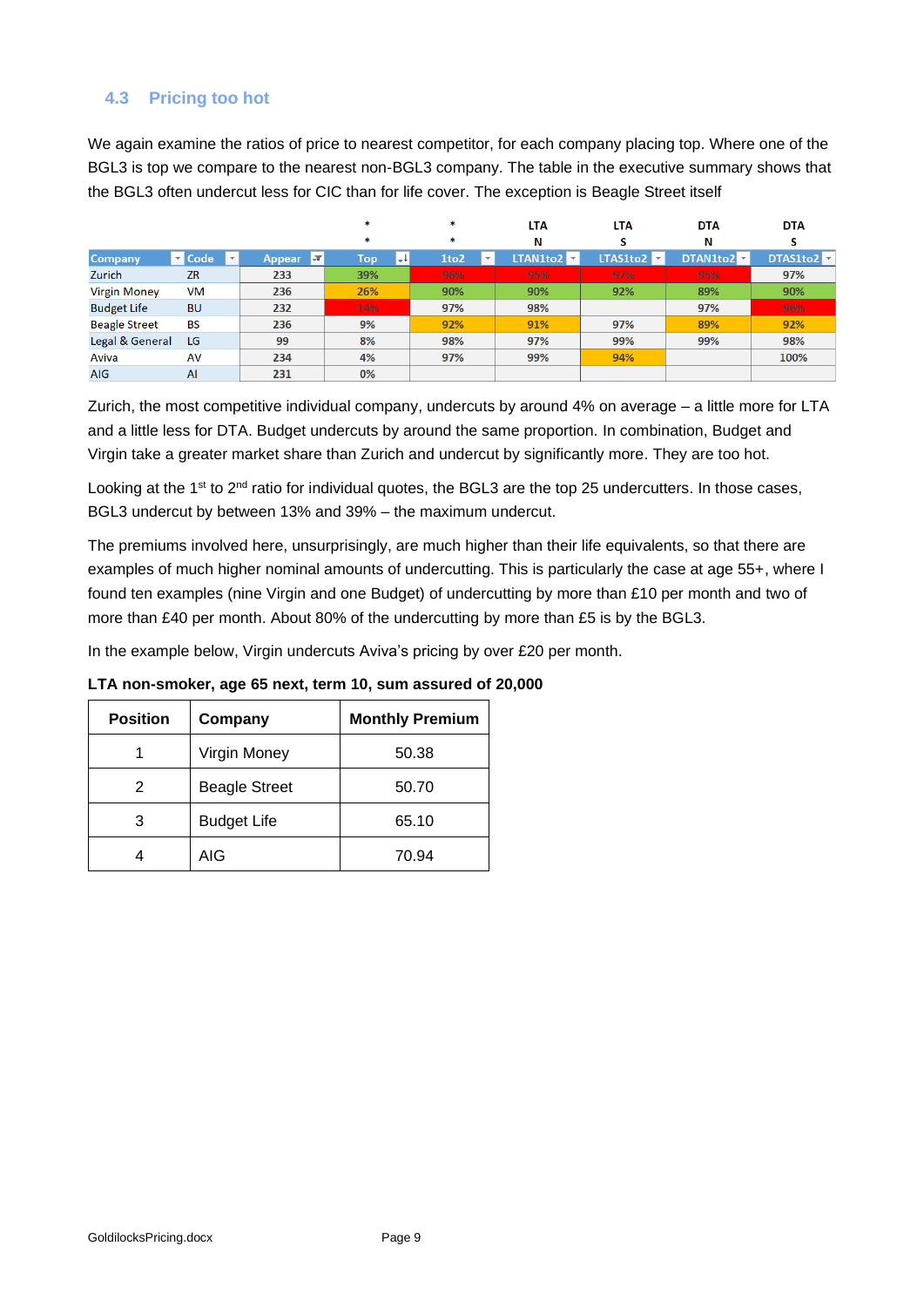# <span id="page-9-0"></span>**5. MONEYSUPERMARKET: LIFE COVER**

# <span id="page-9-1"></span>**5.1 Top position**

#### CTM position

| DisplayPercent01     | $\mathbf{1}$         |                         | # companies                 |            |    |             |                          |             |                         |                                         |             |                         |                                              |
|----------------------|----------------------|-------------------------|-----------------------------|------------|----|-------------|--------------------------|-------------|-------------------------|-----------------------------------------|-------------|-------------------------|----------------------------------------------|
| <b>CTM</b>           | L                    |                         | 9                           |            |    |             |                          |             |                         |                                         |             |                         |                                              |
| QuoteCount           |                      |                         | QuoteCount -->              | 280        |    | 70          |                          | 70          |                         | 70                                      | 70          |                         |                                              |
|                      |                      |                         | Top $3$ share $\rightarrow$ | 68%        |    | 71%         |                          | 61%         |                         | 90%                                     | 84%         |                         | 92%                                          |
|                      |                      |                         | BGL3 share $\rightarrow$    | 50%        |    | 53%         |                          | 16%         |                         | 81%                                     | 49%         |                         |                                              |
|                      |                      |                         |                             | *          |    | <b>LTA</b>  |                          | <b>LTA</b>  |                         | <b>DTA</b>                              | <b>DTA</b>  |                         | 宋                                            |
|                      |                      |                         |                             | *          |    | Ν           |                          | s           |                         | Ν                                       | s           |                         | ×                                            |
| <b>Company</b>       | $\triangledown$ Code | $\overline{\mathbf{v}}$ | ₹<br><b>Appear</b>          | <b>Top</b> | IJ | <b>LTAN</b> | $\overline{\phantom{a}}$ | <b>LTAS</b> | $\overline{\mathbf{v}}$ | <b>DTAN</b><br>$\overline{\phantom{a}}$ | <b>DTAS</b> | $\overline{\mathbf{v}}$ | 1to <sub>2</sub><br>$\overline{\phantom{a}}$ |
| <b>Budget Life</b>   | <b>BU</b>            |                         | 259                         | 31%        |    | 29%         |                          | 4%          |                         | 51%                                     | 39%         |                         | 92%                                          |
| Legal & General      | LG                   |                         | 127                         | 21%        |    | 24%         |                          | 24%         |                         | 9%                                      | 27%         |                         | 94%                                          |
| <b>Virgin Money</b>  | <b>VM</b>            |                         | 260                         | 16%        |    | 19%         |                          | 9%          |                         | 30%                                     | 9%          |                         | 80%                                          |
| Aviva                | AV                   |                         | 278                         | 10%        |    | 6%          |                          | 13%         |                         | 3%                                      | 19%         |                         | 97%                                          |
| <b>AIG</b>           | AI                   |                         | 280                         | 7%         |    | 10%         |                          | 9%          |                         | 4%                                      | 6%          |                         | 98%                                          |
| Aegon                | AE                   |                         | 262                         | 6%         |    | 3%          |                          | 21%         |                         | 0%                                      | 0%          |                         | 99%                                          |
| <b>Vitality Life</b> | <b>VL</b>            |                         | 277                         | 5%         |    | 3%          |                          | 16%         |                         | 0%                                      | 0%          |                         | 98%                                          |
| <b>Beagle Street</b> | <b>BS</b>            |                         | 260                         | 3%         |    | 6%          |                          | 3%          |                         | 0%                                      | 1%          |                         | 94%                                          |
| Zurich               | <b>ZR</b>            |                         | 280                         | 1%         |    | $1\%$       |                          | 1%          |                         | 3%                                      | 0%          |                         | 99%                                          |

#### MSM position

In comparison to the above, MSM has more companies quoting – a net increase of 4 companies. The six appearing on MSM but not CTM are Canada Life, HSBC, LV=, Post Office, Royal London and Scottish Widows. But importantly Aviva and L&G do not appear on MSM.

The result of this is that most of the top positions are taken by just three players: Budget, Virgin and HSBC.

| DisplayPercent01       | $\mathbf{1}$                                   | # companies       |                            |                             |                             |                             |                                        |                        |
|------------------------|------------------------------------------------|-------------------|----------------------------|-----------------------------|-----------------------------|-----------------------------|----------------------------------------|------------------------|
| <b>MSM</b>             | L                                              | 13                |                            |                             |                             |                             |                                        |                        |
| QuoteCount             |                                                | QuoteCount -->    | 208                        | 52                          | 52                          | 52                          | 52                                     |                        |
|                        |                                                | Top 3 share -->   | 85%                        | 94%                         | 69%                         | 100%                        | 87%                                    | 90%                    |
|                        |                                                | BGL3 share -->    | 74%                        | 85%                         | 44%                         | 96%                         | 71%                                    |                        |
|                        |                                                |                   | *                          | <b>LTA</b>                  | <b>LTA</b>                  | <b>DTA</b>                  | <b>DTA</b>                             | *                      |
|                        |                                                |                   | *                          | N                           | S                           | Ν                           | S                                      | *                      |
| <b>Company</b>         | $\blacksquare$ Code<br>$\overline{\mathbf{v}}$ | $ \pi $<br>Appear | $\downarrow$<br><b>Top</b> | <b>LTAN</b><br>$\mathbf{v}$ | <b>LTAS</b><br>$\mathbf{v}$ | <b>DTAN</b><br>$\mathbf{v}$ | <b>DTAS</b><br>$\overline{\mathbf{v}}$ | 1to2<br>$ \mathbf{v} $ |
| <b>Budget Life</b>     | <b>BU</b>                                      | 208               | 51%                        | 52%                         | 25%                         | 62%                         | 67%                                    | 91%                    |
| <b>Virgin Money</b>    | <b>VM</b>                                      | 208               | 22%                        | 33%                         | 17%                         | 35%                         | 4%                                     | 80%                    |
| <b>HSBC</b>            | <b>HS</b>                                      | 208               | 12%                        | 10%                         | 27%                         | 0%                          | 10%                                    | 97%                    |
| Canada Life            | <b>CL</b>                                      | 208               | 3%                         | 0%                          | 8%                          | 0%                          | 6%                                     | 98%                    |
| <b>Scottish Widows</b> | <b>SW</b>                                      | 205               | 3%                         | 2%                          | 2%                          | 4%                          | 4%                                     | 98%                    |
| AIG                    | AI                                             | 196               | 2%                         | 0%                          | 0%                          | 0%                          | 10%                                    | 97%                    |
| Aegon                  | <b>AE</b>                                      | 190               | 2%                         | 0%                          | 10%                         | 0%                          | 0%                                     | 99%                    |
| $LV =$                 | LV                                             | 208               | 2%                         | 0%                          | 8%                          | 0%                          | 0%                                     | 97%                    |
| Churchill              | <b>CH</b>                                      | 196               | 1%                         | 4%                          | 2%                          | 0%                          | 0%                                     | 98%                    |
| <b>Beagle Street</b>   | <b>BS</b>                                      | 208               | 0%                         | 0%                          | 2%                          | 0%                          | 0%                                     | 100%                   |
| Zurich                 | <b>ZR</b>                                      | 208               | 0%                         | 0%                          | 0%                          | 0%                          | 0%                                     |                        |
| <b>Post Office</b>     | PO                                             | 104               | 0%                         | 0%                          | 0%                          | 0%                          | 0%                                     |                        |
| Royal London           | <b>RL</b>                                      | 202               | 0%                         | 0%                          | 0%                          | 0%                          | 0%                                     |                        |

In more detail:

- **Non-smokers.** Budget Life, Virgin Money or HSBC are cheapest for 95% of LTA cases. Budget Life or Virgin Money are cheapest for 97% of DTA cases, with Scottish Widows taking the rest.
- **Smokers.** Budget Life, Virgin Money or HSBC are cheapest for almost 70% of LTA cases, while Budget Life, AIG or HSBC are cheapest for over 85% of DTA cases.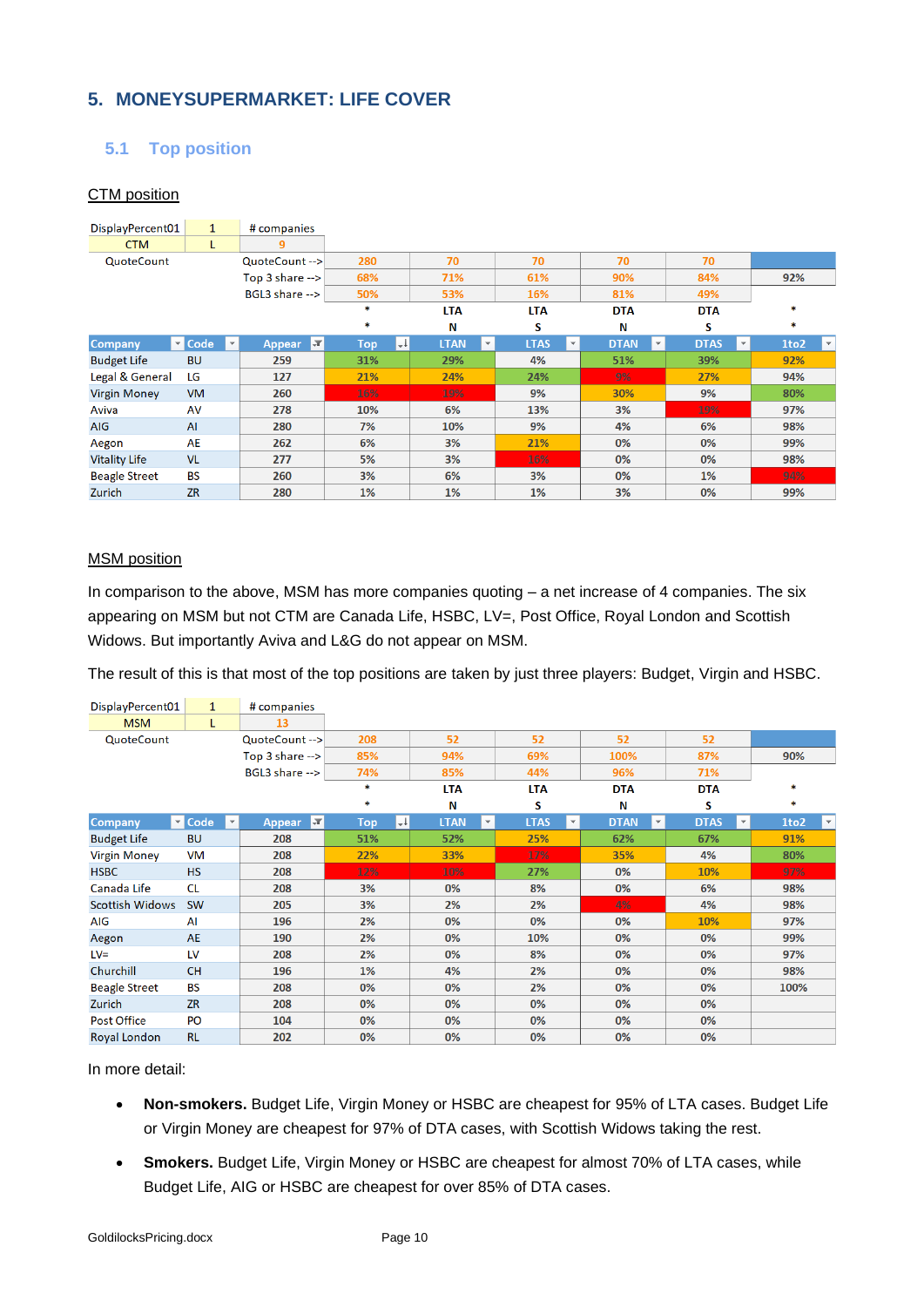- **Concentration.** Summarising the above, as for CTM, we have a greater concentration of top places for non-smoker and DTA business. MSM is more concentrated than CTM, perhaps because of the absence of L&G and Aviva, who do not support UnderwriteMe – used by MSM.
- **Curiosities.** Despite being one of the competitive BGL3, Beagle Street is almost never top.

### <span id="page-10-0"></span>**5.2 Pricing too cold**

In the absence of Aviva and L&G there are four companies which are clearly competitive: Budget, Virgin, HSBC and Beagle Street. All the others are "cold" in terms of their pricing, of which Canada Life and Scottish Widows take a little over 5% of top 3 places, Aegon/AIG take 3%-4% and the rest 0%-1%.

| MSM : L                | Appearances T | Top 1 | Top 3 |  |  |
|------------------------|---------------|-------|-------|--|--|
| Aegon                  | 190           | 2%    | 4%    |  |  |
| AIG                    | 196           | 2%    | 3%    |  |  |
| <b>Beagle Street</b>   | 208           | 0%    | 16%   |  |  |
| <b>Budget Life</b>     | 208           | 51%   | 29%   |  |  |
| <b>Canada Life</b>     | 208           | 3%    | 6%    |  |  |
| Churchill              | 196           | 1%    | 1%    |  |  |
| <b>HSBC</b>            | 208           | 12%   | 14%   |  |  |
| $LV =$                 | 208           | 2%    | 1%    |  |  |
| <b>Post Office</b>     | 104           | 0%    | 1%    |  |  |
| <b>Royal London</b>    | 202           | 0%    | 0%    |  |  |
| <b>Scottish Widows</b> | 205           | 3%    | 5%    |  |  |
| <b>Virgin Money</b>    | 208           | 22%   | 19%   |  |  |
| Zurich                 | 208           | 0%    | 0%    |  |  |

### <span id="page-10-1"></span>**5.3 Pricing too hot**

| DisplayPercent01       | $\mathbf{1}$                        | # companies                      |                            |                                 |                                      |                                         |            |            |  |
|------------------------|-------------------------------------|----------------------------------|----------------------------|---------------------------------|--------------------------------------|-----------------------------------------|------------|------------|--|
| <b>MSM</b>             | L                                   | 13                               |                            |                                 |                                      |                                         |            |            |  |
| QuoteCount             |                                     | QuoteCount -->                   | 208                        | Ratio of 1st to 2nd place       |                                      |                                         |            |            |  |
|                        |                                     | Top $3$ share $\rightarrow$      | 85%                        | 90%                             | 92%                                  | 95%                                     | 83%        | 91%        |  |
|                        |                                     | BGL3 share -->                   | 74%                        |                                 |                                      |                                         |            |            |  |
|                        |                                     |                                  | *                          | *                               | <b>LTA</b>                           | <b>LTA</b>                              | <b>DTA</b> | <b>DTA</b> |  |
|                        |                                     |                                  | *                          | *                               | Ν                                    | S                                       | Ν          | S          |  |
| Company                | $\blacksquare$ Code<br>$\mathbf{v}$ | $\vert x \vert$<br><b>Appear</b> | $\downarrow$<br><b>Top</b> | 1to2<br>$\overline{\mathbf{v}}$ | <b>LTAN1to2</b> $\boxed{\mathbf{z}}$ | <b>LTAS1to2</b> $\overline{\mathbf{v}}$ | DTAN1to2   | DTAS1to2   |  |
| <b>Budget Life</b>     | <b>BU</b>                           | 208                              | 51%                        | 91%                             | 96%                                  | 89%                                     | 90%        | 89%        |  |
| <b>Virgin Money</b>    | <b>VM</b>                           | 208                              | 22%                        | 80%                             | 81%                                  | 96%                                     | 70%        | 78%        |  |
| <b>HSBC</b>            | <b>HS</b>                           | 208                              | 12%                        | 97%                             | 100%                                 | 95%                                     |            | 99%        |  |
| Canada Life            | <b>CL</b>                           | 208                              | 3%                         | 98%                             |                                      | 98%                                     |            | 98%        |  |
| <b>Scottish Widows</b> | <b>SW</b>                           | 205                              | 3%                         | 98%                             | 99%                                  | 100%                                    | 99%        | 96%        |  |
| AIG                    | AI                                  | 196                              | 2%                         | 97%                             |                                      |                                         |            | 97%        |  |
| Aegon                  | <b>AE</b>                           | 190                              | 2%                         | 99%                             |                                      | 99%                                     |            |            |  |
| $LV =$                 | LV                                  | 208                              | 2%                         | 97%                             |                                      | 97%                                     |            |            |  |
| Churchill              | <b>CH</b>                           | 196                              | 1%                         | 98%                             | 98%                                  | 98%                                     |            |            |  |
| <b>Beagle Street</b>   | <b>BS</b>                           | 208                              | 0%                         | 100%                            |                                      | 100%                                    |            |            |  |
| Zurich                 | <b>ZR</b>                           | 208                              | 0%                         |                                 |                                      |                                         |            |            |  |
| <b>Post Office</b>     | PO                                  | 104                              | 0%                         |                                 |                                      |                                         |            |            |  |
| <b>Royal London</b>    | <b>RL</b>                           | 202                              | 0%                         |                                 |                                      |                                         |            |            |  |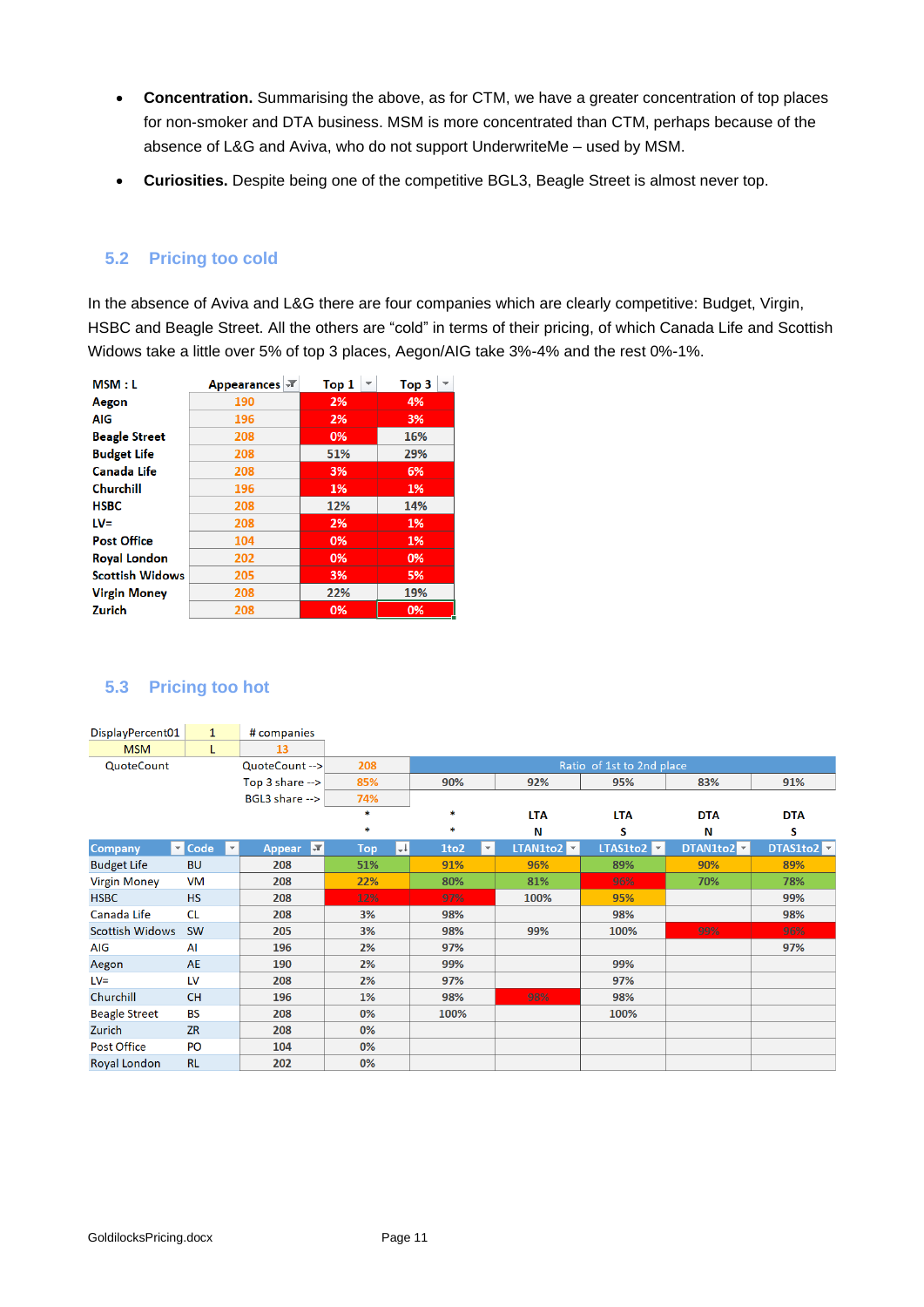Investigating the ratio of  $1<sup>st</sup>$  to  $2<sup>nd</sup>$  at the individual quote level, we find that:

- The BGL3's undercutting becomes even more stark. The 64 biggest proportionate examples of undercutting belong to Budget and Virgin. They also have 94 of the top 100 undercuts.
- No other company undercuts by over 9%, with only five undercuts more than 5% (all HSBC).
- The average Virgin undercut is 20%, but most of these are for relatively small premiums. Sums assured of more than 220K were not tested.

# <span id="page-11-0"></span>**6. IFA DISTRIBUTION: LIFE COVER**

<span id="page-11-1"></span>This section is significantly cut down; a separate report has all the tables shown for the aggregators.

### **6.1 Top position**

- **Non-smokers.** Legal & General dominates LTA business, taking more than 40% of top positions. HSBC takes more than c35% with AIG making up most of the rest, although Aviva takes around 6%. Overall, almost 95% of non-smoker LTA top places are taken by these three players. On DTA HSBC dominates with around 50% of top places. L&G is next most competitive, followed by Aviva. Overall, almost 90% of non-smoker DTA top places are taken by these three players.
- **Smokers.** For LTA L&G takes more than 70% of top places, with HSBC and LV= splitting most of the other top positions almost equally. Overall, c98% of smoker LTA top places are taken by these three players. For DTA smoker business Aviva takes more than 40% of top places, Legal & General almost 30% and HSBC almost 20%. Overall, around 90% of smoker DTA top places are taken by these three players, with Zurich taking the remaining 10%.
- **Concentration.** Once again, the top places are taken by 3-5 insurers. It will be interesting to see what happens if LV= is taken over.

### <span id="page-11-2"></span>**6.2 Pricing too cold**

In terms of price the IFA market is dominated by 4 players: Legal & General, HSBC, Aviva and AIG. In total the other companies took 13% of top positions and 24% of top 3 positions.

### <span id="page-11-3"></span>**6.3 Pricing too hot**

It quickly becomes evident that the level of undercutting in the IFA market is lower than in the aggregator channel. Only one company – HSBC – undercuts by more than 4%. HSBC is arguably too hot, undercutting by 6% on average and by 8% for DTA non-smokers.

Looking at individual quotes the biggest undercutter is HSBC and this is essentially because it has no minimum premium – or at least it quotes below £4.00 per month. The same may be true for AIG, but it is rarely competitive at the lowest premiums.

I found only three cases where HSBC was top with a monthly premium of over £10.00, so HSBC only tends to undercut substantially when premiums are lowest. In these circumstances most other companies would quote their minimum premium – typically  $£5.00 -$  while increasing the quoted sum assured.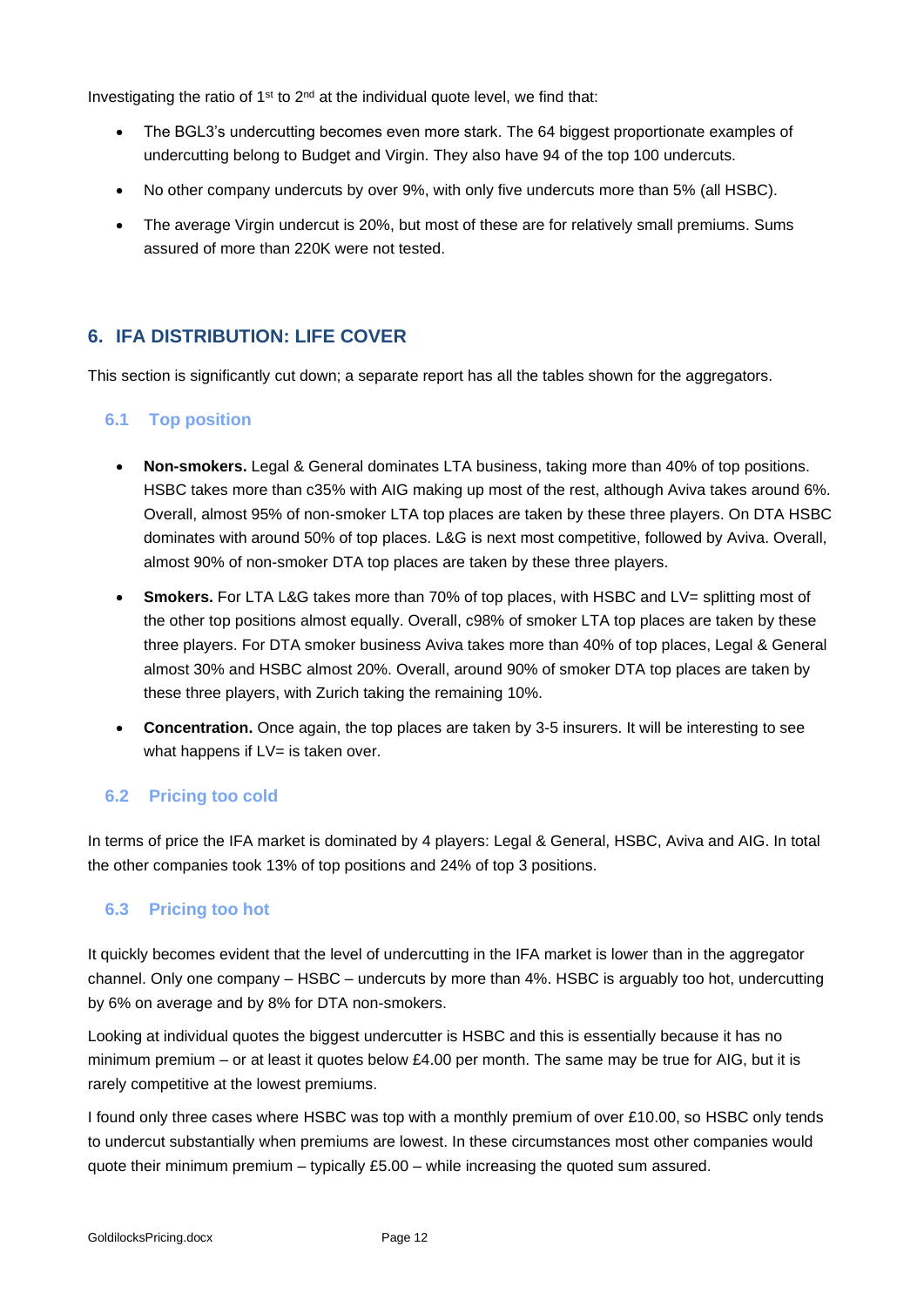# <span id="page-12-0"></span>**7. CONCLUSIONS FROM THIS REPORT AND BEYOND**

# <span id="page-12-1"></span>**7.1 Companies' prices**

This report is based on a sample of 900+ Q4 2020 prices in the aggregator and IFA markets. These prices can be regarded and largely up to date and factual. The sample is, however, less than 300 per channel and product combination. Perhaps the market is different (e.g. with different insurers dominating) in some untested points. Nonetheless, from the sample I tentatively conclude:

- **A 4% basic gap.** Leaving out BGL companies from top position (but not otherwise) the gap between 1<sup>st</sup> and 2<sup>nd</sup> position is around 4% and this is independent of product and channel. Specifically, the gap in the IFA market (in which BGL does not materially participate) was found to be 3%-4%.
- **The BGL effect.** Whenever one of the BGL3 is top the average gap between that company and the cheapest non-BGL company is 12% for life (three times the non-BGL average gap) and 8% for CIC (double the non-BGL average gap). The gap for Virgin Money is much greater.
- Life cover. Aegon, Canada Life, Guardian, LV=, Vitality and Zurich do not have price-competitive life cover in the IFA market, and this carries over into the aggregators.
- **CIC.** Zurich is particularly price competitive on CIC in both channels. BGL3 also for aggregators.

# <span id="page-12-2"></span>**7.2 Companies' volumes and profits**

Publicly available data on volumes and (especially) profits is relatively scarce.<sup>2</sup>

- **Volumes.** Swiss Re's Term & Health Watch report gives high level volumes. These are shown below. These results are backward-looking, aggregating 2019 sales across all channels including IFA, aggregators and direct. Results are weighted towards the larger IFA market and each insurer shown participates in that channel. We cannot therefore deduce (e.g.) Beagle Street volumes, nor can we find much about its individual protection business from the BGL group's annual report.
- **Profits.** Sometimes a company's annual report will briefly mention volumes and profitability, either expressed as a present value divided by one annual premium or as the cross-industry profit margin i.e. percentage of each premium. Where disclosed, profit margins for individual protection business tend to be in the range 3%-7%.

#### **Individual CIC sales in 2019<sup>3</sup>**

| 2019 position | <b>Product provider</b> | <b>Sales</b> | 2018 position |
|---------------|-------------------------|--------------|---------------|
|               | Legal & General         | 129,198      |               |
|               | Aviva                   | 106,157      |               |
| 3             | Zurich                  | 59,824       |               |
|               | Vitality                | 51,930       | 3             |
| 5             | Royal London            | 49.465       | 5             |
|               |                         |              |               |

Top five product providers measured by number of new CL sales 2018-2019

<sup>&</sup>lt;sup>2</sup> A potential source for profitability and volumes is a listed company's investor presentations. Careful reading is requited and the insights can be qualitative rather than quantitative.

<sup>3</sup> Source: Swiss Re's Term & Health Watch 2020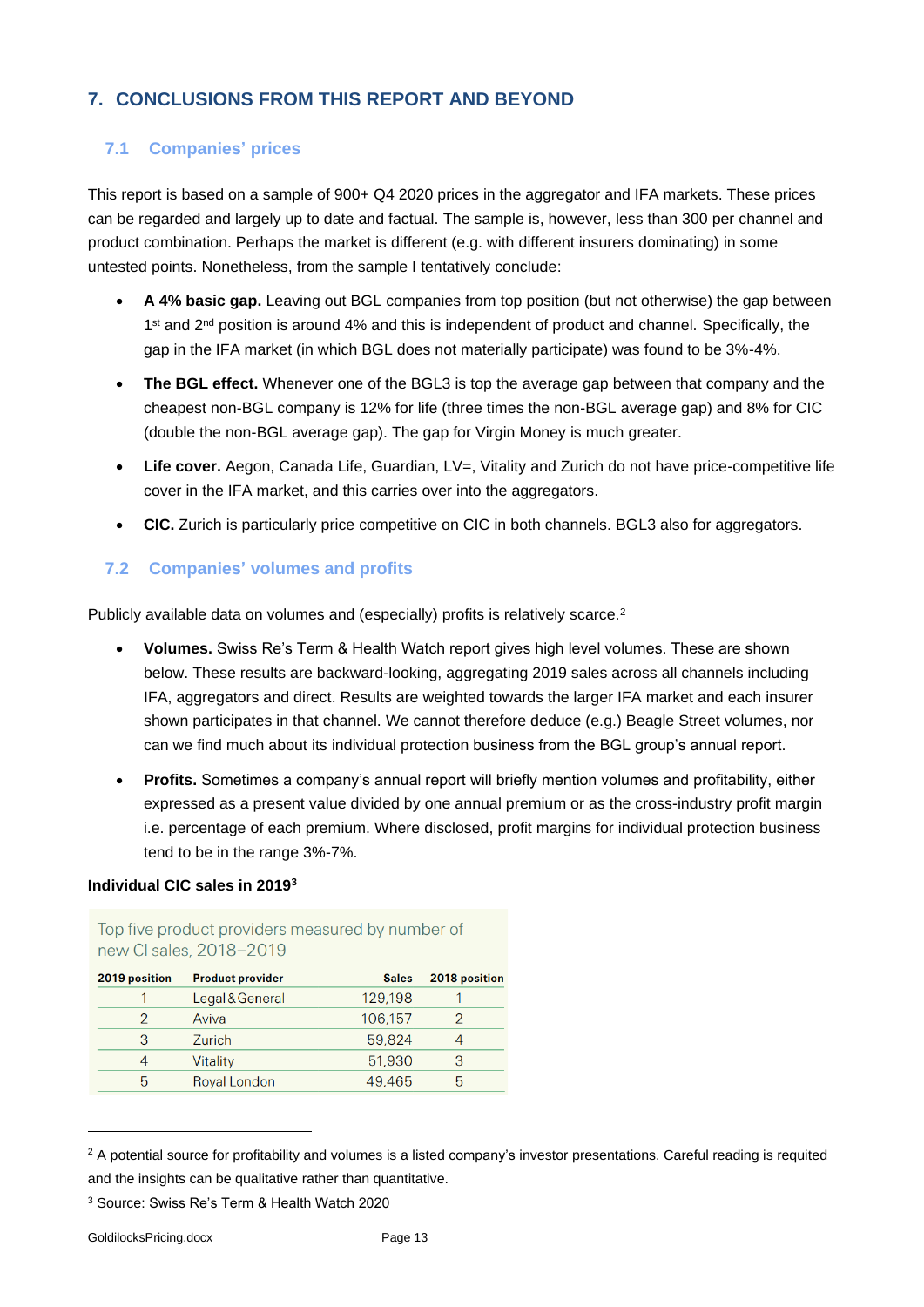#### **Individual Life and CIC sales (added together) in 2019<sup>4</sup>**

Top five product providers, measured by number of new term assurance sales, with and without CI, 2018-2019

| 2019 position | <b>Product provider</b> | <b>Sales</b> | 2018 position |
|---------------|-------------------------|--------------|---------------|
|               | Legal & General         | 471,835      |               |
|               | Aviva                   | 242,729      |               |
|               | AIG Life                | 208,909      |               |
|               | Royal London            | 134,959      |               |
|               | Zurich                  | 107,606      |               |

From this TermWatch tables (and their historic predecessors) we see that in 2019:

- In 2019 L&G leads both the CIC and life term market, with a particularly large lead in the latter.
- Aviva was second in both. L&G's and Aviva's positions have been 1 and 2 almost two decades.
- In recent years AIG, Royal London, Vitality and Zurich have generally been in positions 3-6, with Vitality and Zurich having strong positions in CIC, while AIG has a strong position in term. My sense is that AIG's position has worsened over 2020, while L&G's has improved further.

Insurers whose pricing is "cold" may not be making material profits or their protection business. This depends partly on the treatment of overhead expenses. Those whose pricing is too "hot" are (at a minimum) probably not making as much profit as they could. Some might be prepared to pay this price to disrupt a market.

## <span id="page-13-0"></span>**7.3 Speculation: will the status quo change?**

#### **Aggregators**

In the aggregator market, the BGL3's price leadership – and its material undercutting, especially at lower premiums – must be (at least) an irritant to the BGL3 peers. BGL has disrupted the market!

Mitigating this, many of the aggregator participants also have a presence in the much larger IFA sector, the main exception being BGL itself. Even those without an IFA presence (e.g. Churchill and Post Office) tend to have material business (in quantum and nature) elsewhere. I therefore see little chance of insurers undercutting the BGL3 where its companies currently lead, even if they could afford to do so.

Is the BGL3 position profit maximizing? This seems most unlikely; the brands and products involved are surely not so weak that increasing price from (e.g.) Virgin undercutting by 20% would not increase profits?

**Personal verdict:** A change in the aggregator channel is most likely to come from BGL itself (Beagle Street had a new CEO in 2019 and the BGL Group in 2020) or its reinsurers. If others were going to respond in a market changing way this would have happened already. My estimate is that BGL could optimize its prices and make £5m per year extra profit. But this is a group [whose latest pre-tax profits were almost £160m.](https://www.insidermedia.com/news/national/revenue-surge-for-compare-the-market-owner)

<sup>4</sup> The life term sales can be obtained by subtracting sales in the first table from those in the second.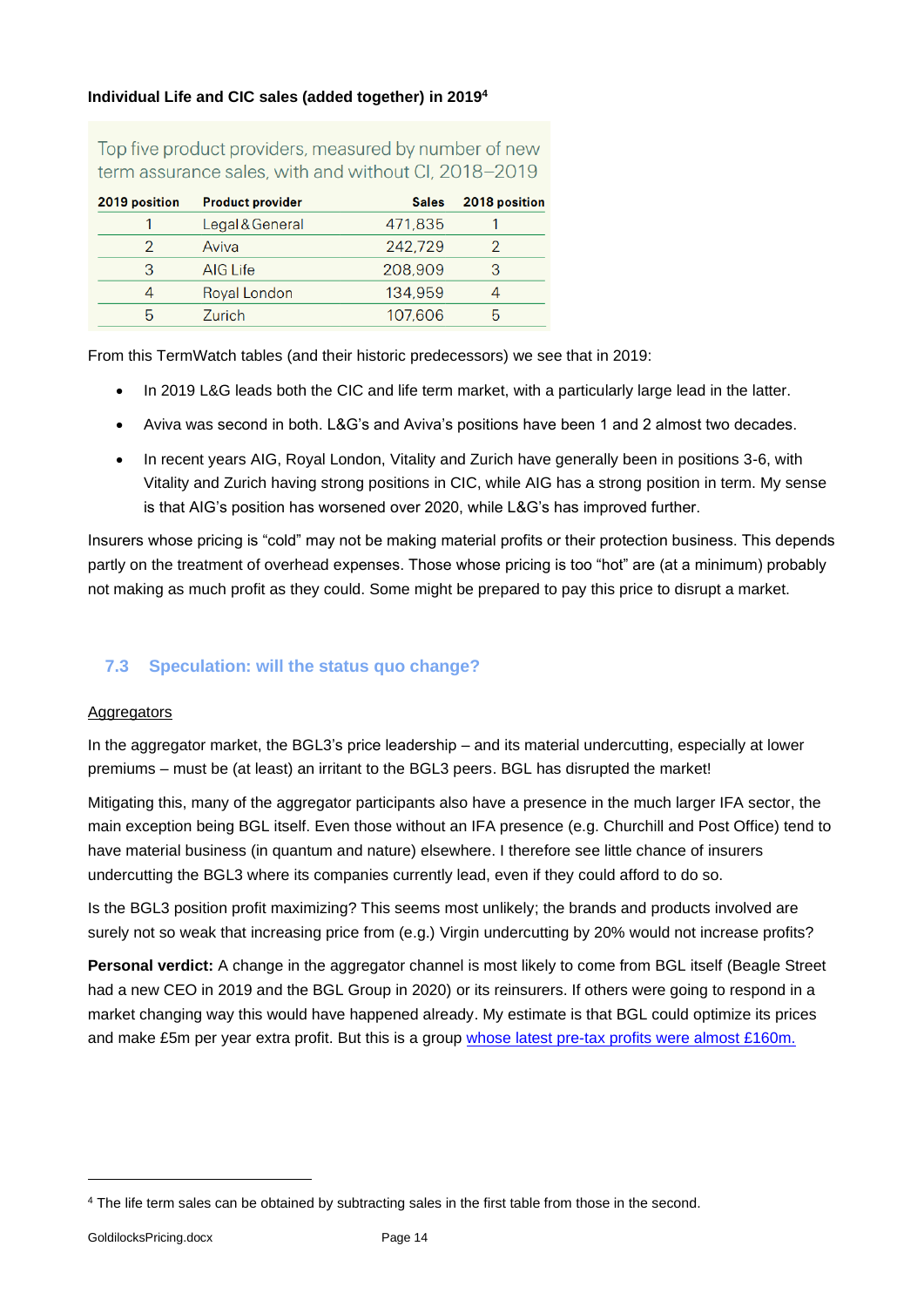#### IFA market

Some of the comments here also apply to the aggregator channel. Currently price leaders are not undercutting by more than 3%-4% on average. In this sense the market seems efficient.

Many players in the IFA individual protection market have material business elsewhere. This is most obvious for those part of banking groups (HSBC Life and Scottish Widows) but is possibly an influential factor elsewhere e.g. for Aegon with its focus on investment and platforms and for Royal London too.

But being diversified beyond protection doesn't mean that protection is necessarily the poor relation; Aviva and (especially) L&G have been protection market leaders for c20 years and that's not expected to change.

For whatever reason, companies outside the top 6 have not made much impact on the market. That leaves us with the other companies in the top 6: AIG, Royal London, Vitality and Zurich. Despite the Term & Health Watch numbers none of these seem particularly price competitive in Q4 2020, excepting Zurich for CIC.

**Personal verdict:** Even for the "cold" companies, protection profits may be adequate, or are immaterial when weighed against e.g. investment and retirement business. Beyond L&G and Aviva, positions 3-6 may continue to permute, but HSBC extending to whole of market could disrupt this.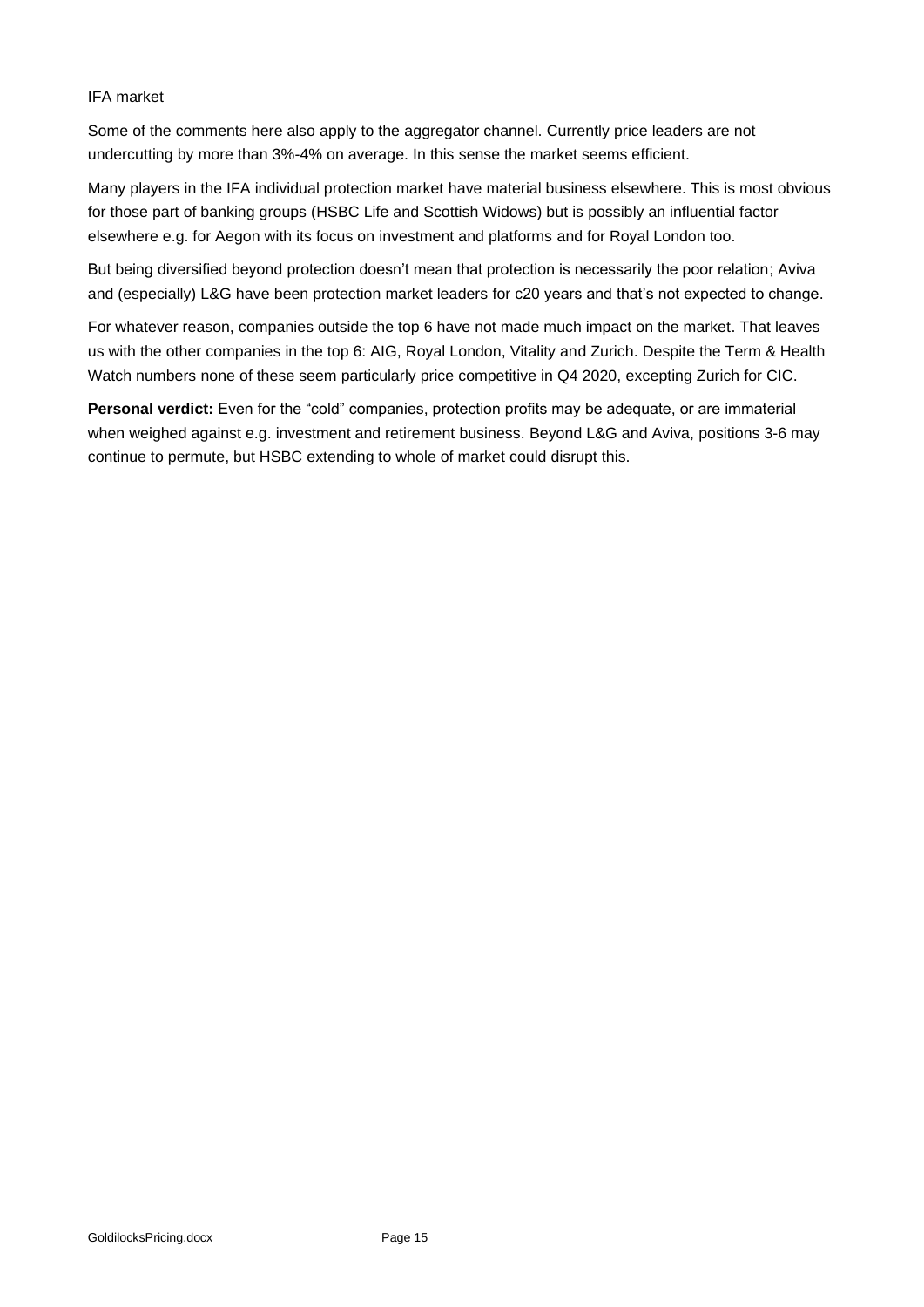# <span id="page-15-0"></span>**APPENDIX: PRICING-RELATED SERVICES FOR INSURERS**

Transformaction is a boutique consultancy working with market leaders and challengers, especially in the individual protection market: reinsurers, IFA channel insurers, Friendly Societies and aggregator brands. I can provide expertise and support at each stage of Transformaction' strapline: "Build, improve, optimize".

## <span id="page-15-1"></span>**Pricing and reinsurance review**

Companies can even deploy internal or external data scientists to "optimize" their pricing when the reality is that their pricing is far too hot or too cold. As a result we have premature optimization. As computer scientist Donald Knuth said "We should forget about small efficiencies, say about 97% of the time: premature optimization is the root of all evil. Yet we should not pass up our opportunities in that critical 3%."

A pricing and reinsurance review seeks to ensure that the overall level of your pricing and profitability is sound. Central to this are reinsurance rates and structures, the assumptions in a pricing basis (particularly expenses and lapses) and the operational process to produce rates.

<span id="page-15-2"></span>I have 25+ years' experience in this field and longstanding reinsurance relationships.

### **Market monitoring**

Since the OFT's review in 2011 some insurers have struggled on market intelligence, especially where they are placed in the individual protection market.

Do you know where your prices are in the market? I can help you draw appropriate conclusions to enable action. This can be the heuristic "we want to be top 3 in 60% of cases, especially at ages 45+" or more formal price optimizations – see below.

In essence I use three methods to effectively monitor the market:

- 1. **Look and see.** This is the obvious approach in which prices are obtained from the market directly. While this report uses several hundred quotes from each of the IFA and aggregator channels the method can be difficult and time consuming, especially for a large number of quotes. Historically insurers used to regularly order thousands of quotes from portals and use these to position their rates. Obtaining data which is simulataneously timely and sufficiently granular is now a challenge.
- 2. **Market models.** We can attempt to build models of market prices. These models will consume data from (1) and may use data science techniques to boost predictive power. While evidence suggests that data scientists at life insurers have not been able to build and deploy such models to commercial effect, this is arguably the most promising route forward.
- 3. **Mission invisible.** In this method the insurer uses only its own internal data, so that market prices remain invisible. In principle the technique is straightforward: prices are varied and the corresponding levels of applications are monitored.

## <span id="page-15-3"></span>**Price optimization**

Profitability, which reflects both the profit margin (as reported by profit tests) and the take up of quotes, can be optimized. An alternative is to reach a point on the efficient frontier of profit versus market share. Each route requires insight, discipline, regular repricing and operational excellence. The "one day reprice" was achieved years ago: you should kick on from there.

I have developed a range of largely proprietary techniques, which can be used in combination and with a variety of market monitoring techniques.